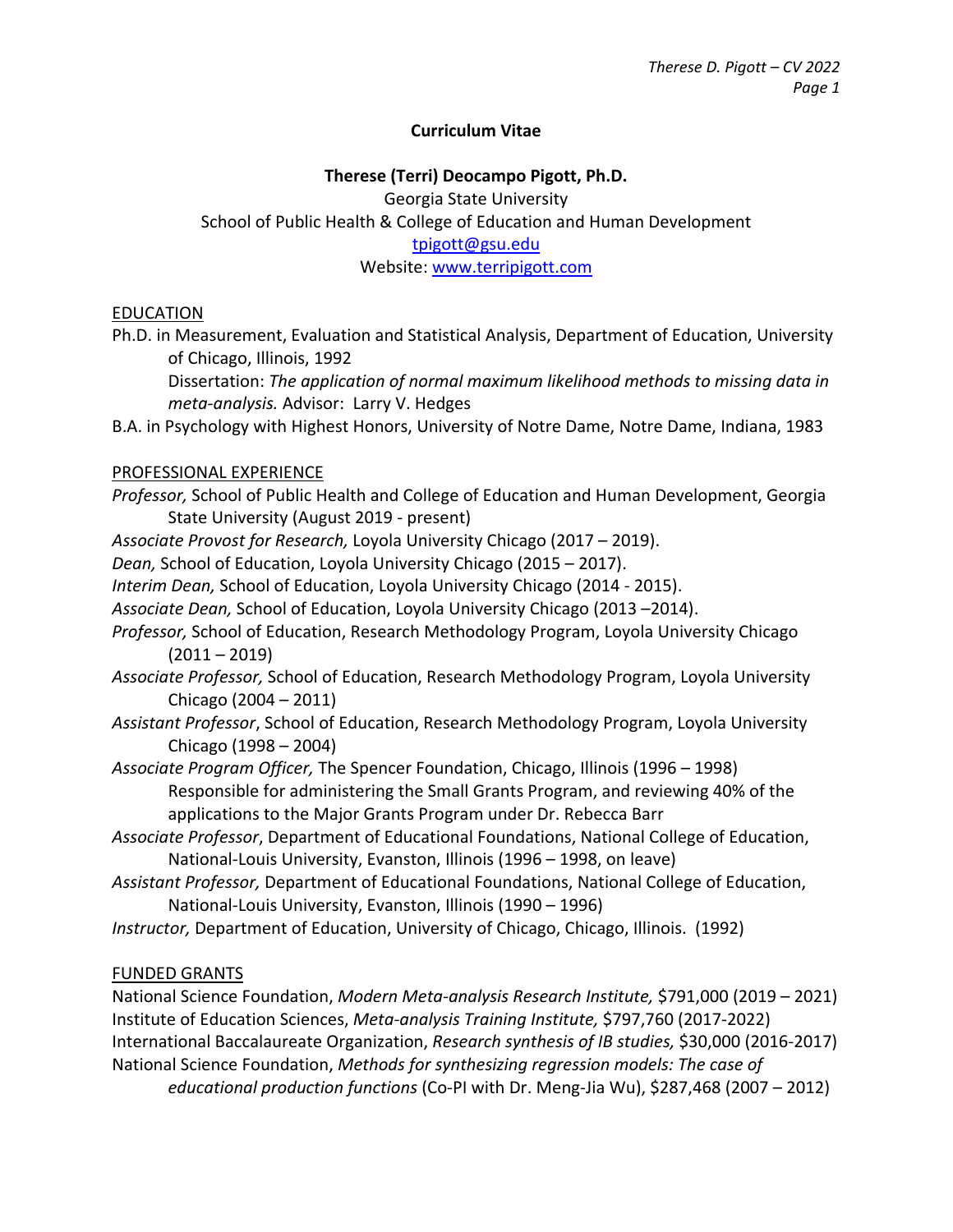Chicago Community Trust, *Evaluation of District 65's Reading Coach Initiative*, \$50,000 (2005) The Spencer Foundation, *Snapshot of the Chicago Public Schools AMPS Program* \$50,000 (2005) American Educational Research Association Grants Program, *Correlates of success in* 

*kindergarten using the Early Childhood Longitudinal Study* (2002 – 2003) The Spencer Foundation Grants Program, *Perceptions of adjustment to kindergarten in the Early Childhood Longitudinal Study* (2000 – 2001)

### FELLOWSHIPS AND AWARDS

Outstanding reviewer award, *Review of Education Research* (April 2022) Outstanding reviewer award, *Review of Education Research* (April 2018) Frederick Mosteller Award for Distinctive Contributions to Systematic Reviewing, Campbell Collaboration (2017) Outstanding reviewer award, *Educational Evaluation and Policy Analysis* (April 2005)

Tuition Scholarships, Department of Education, University of Chicago (1983 – 1986) Honors on Preliminary Exams, Department of Education, University of Chicago (1985) Phi Beta Kappa (1983)

## PUBLICATIONS

#### **Journal Articles**

- Schauer, J. M., Lee, J., Diaz, K., & Pigott, T. D. (in press). On the bias of complete- and shiftingcase meta-regressions with missing covariates. *Research Synthesis Methods.* <https://doi.org/10.1002/jrsm.1558>
- Myers, J.A., Witzel, B.S., Powell. SR, Li, H., Pigott, T., Xin, Y.P., & Hughes, E.M. (in press). A metaanalysis of mathematics word-problem solving interventions for elementary students who evidence mathematics difficulties. *Review of Educational Research.* <https://doi.org/10.3102%2F00346543211070049>
- Lee, N., Pigott, T. D., Watson, A., Reuben, K., O'Hara, K, Massetti, G., Fan, X., & Self-Brown, S. (in press). Childhood polyvictimization and its associated health outcomes: A systematic scoping review. *Trauma, Violence, and Abuse.*  <https://doi.org/10.1177%2F15248380211073847>
- Taylor, J., Pigott, T. D., & Williams, R. T. (2022). Promoting knowledge accumulation about intervention effects: Exploring strategies for standardizing statistical approaches and effect size reporting. *Educational Researcher, 51(1),* 72-80*.*  <https://doi.org/10.3102%2F0013189X211051319>
- Golan, O. K., Totaram, R., Perry, E., Fortson, K., Rivera-Atilano, R., Entress, R., Golan, M., Andraka-Christou, B., Whitaker, D., Pigott, T. (2022). Systematic review and meta-analysis of changes in quality of life following initiation of buprenorphine for opiod use disorder. *Drug and Alcohol Dependence, 235.<https://doi.org/10.1016/j.drugalcdep.2022.109445>*
- Atit, K., Power, J. R., Pigott, T., Lee, J. Geer, E. A., Uttal, D. H., Ganley, C. M. & Sorby, S. A. (2021). Examining the relations between spatial skills and mathematics performance: A meta-analysis. *Psychonomic Bulletin & Review.* [https://doi.org/10.3758/s13423-021-](https://doi.org/10.3758/s13423-021-02012-w) [02012-w](https://doi.org/10.3758/s13423-021-02012-w)
- Littell, J. H., Pigott, T. D., Nilsen, K. H., Green, S. J., & Montgomery, O. L. K. (2021). Multisystemic Therapy® for social, emotional, and behavioural problems in youth age 10 to 17: An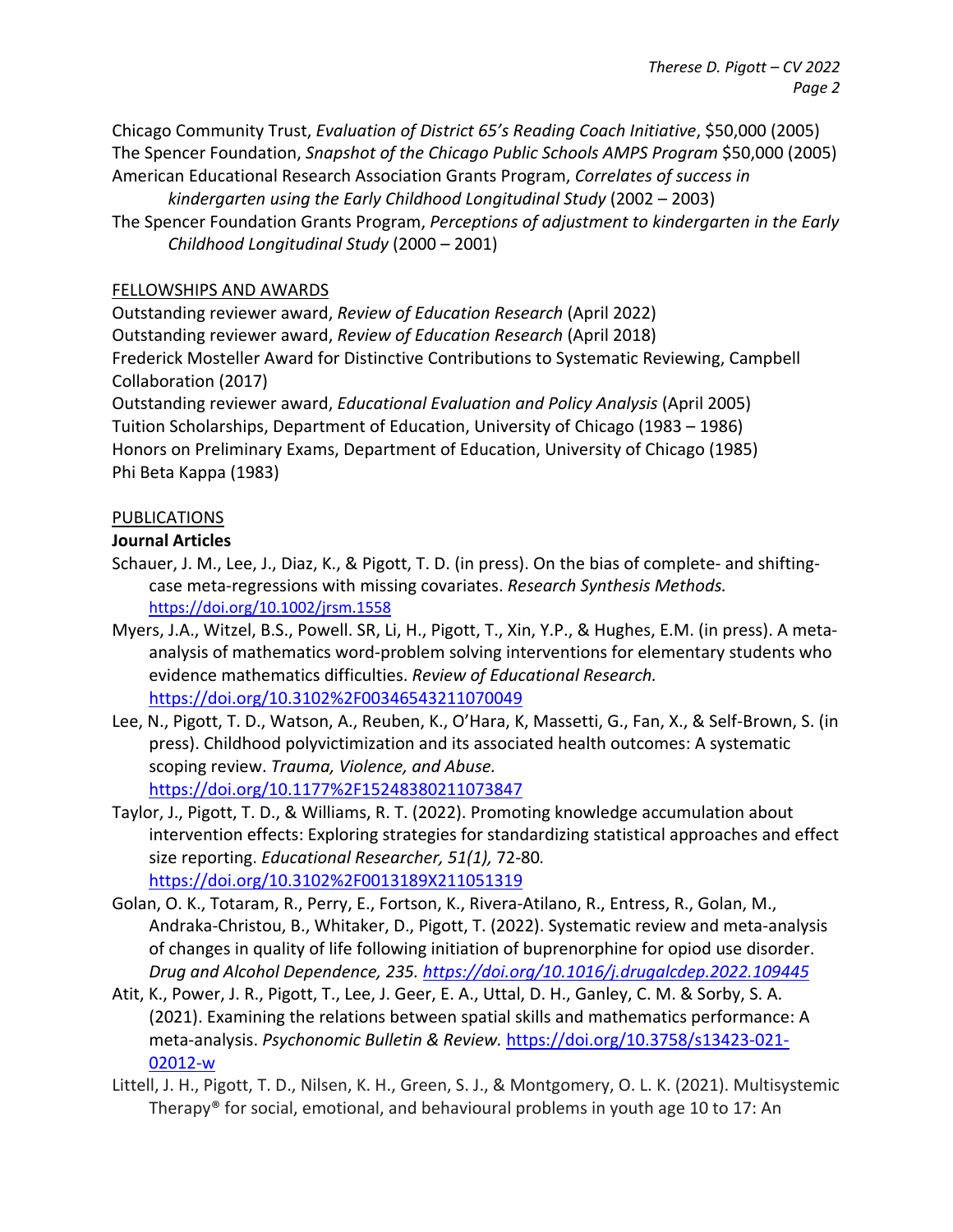updated systematic review and meta-analysis. *Campbell Systematic Reviews*, 2021; 17:e1158. [https://doi.org/10.1002/cl2.1158](https://nam11.safelinks.protection.outlook.com/?url=https%3A%2F%2Fcampbellcollaboration.us12.list-manage.com%2Ftrack%2Fclick%3Fu%3Dfa4fa18013c8141f548074446%26id%3D2f14a58b68%26e%3Dc1eb20ff95&data=04%7C01%7Ctpigott%40gsu.edu%7Cff79d17fda7d483b0a0e08d98f176d87%7C515ad73d8d5e4169895c9789dc742a70%7C0%7C0%7C637698153052996936%7CUnknown%7CTWFpbGZsb3d8eyJWIjoiMC4wLjAwMDAiLCJQIjoiV2luMzIiLCJBTiI6Ik1haWwiLCJXVCI6Mn0%3D%7C1000&sdata=7Y2mWHhZUsvSfuNGKJnr7gmCTf8mnXQCqYCDRZuOmPQ%3D&reserved=0)

- Keenan, C., Miller, S., Hanratty, J., Pigott, T., Hamilton, J., Couglan, C., Mackie, P., Fitzpatrick, S. & Cowman, J. (2021). Accommodation-based interventions for individuals experiencing, or at risk of experiencing, homelessness. *Campbell Systematic Reviews, 17(2).*  <https://doi.org/10.1002/cl2.1165>
- Lui, P. P., Chmielewski, M., Trujillo, M., Morris, J. & Pigott, T. D. (2021). Linking Big Five personality domains and facets to alcohol (mis)use: A systematic review and meta-analysis. *Alcohol and Alcoholism, agab030.* <https://doi.org/10.1093/alcalc/agab030>
- Schauer, J. M., Diaz, K., Pigott, T. D., & Lee, J. (2021). Exploratory Analyses for Missing Data in Meta-Analyses and Meta-Regression: A Tutorial. *Alcohol and Alcoholism*, *agaa144*. <https://doi.org/10.1093/alcalc/agaa144>
- Pigott, T. D., Tocci, C., Ryan, A. M. & Galliher, A. (2021). Quality of research evidence in education: How do we know? *Review of Research in Education, 45,* vii – xi. <https://doi.org/10.3102%2F0091732X211001824>
- Pigott, T. D. & Polanin, J. R. (2020). Methodological guidance paper: High-quality meta-analysis in a systematic review. *Review of Educational Research, 90(1),* 24-46*. https://doi.org/10.3102/0034654319877153*
- Polanin, J. R., Pigott, T. D., Espelage, D. L. & Grotpeter, J. (2019). Best practice guidelines for abstract screening large-evidence systematic reviews and meta-analyses. *Research Synthesis Methods, 10*, 330-342, https://doi.org/10.1002/jrsm.1354*.*
- Pigott, T. D. et al. (2017). AHRQ series on complex intervention systematic reviews Paper 5: Advanced analytic methods. *Journal of Clinical Epidemiology, 90,* 37-42*.*
- De La Rue, L., Polanin, J. R., Espelage, D. L. & Pigott, T. D. (2017). A meta-analysis of schoolbased interventions aimed to prevent or reduce violence in teen dating relationships. *Review of Educational Research, 87,* 7 – 34.
- Hedges, L. V., Pigott, T. D., Polanin, J. R., Ryan, A. M., Williams, R. & Tocci, C. (2016). The question of school resources and student achievement: A history and reconsideration. *Review of Research in Education: Centennial Edition, 40,* 143-168*.*
- Spier, E., Britto, P., Pigott, T., Roehlkepartain, E., McCarthy, M. Kidron, Y., Glover, J., Wagner, D., Lane, J. & Song, M. (2016). Parental, familial, and community support interventions to improve children's literacy in developing countries: A systematic review. *Campbell Systematic Reviews, 12(4).*
- Sterne J. A. C., Hernán, M. A.,, Reeves, B. C., Savović, J., Berkman, N.D., Viswanathan, M., Henry, D., Altman, D.G., Ansari, M.T., Boutron, I., Carpenter, J.R., Chan, A.W., Churchill, R., Deeks, J.J., Hróbjartsson, A., Kirkham, J., Jüni, P., Loke, Y. K., Pigott, T. D., Ramsay, C. R., Regidor, D., Rothstein, H. R., Sandhu, L., Santaguida, P. L., Schünemann, H. J., Shea, B., Shrier, I., Tugwell, P., Turner, L., Valentine, J. C., Waddington, H., Waters, E., Wells, G. A., Whiting, P. F., Higgins, J. P. T. (2016). ROBINS-I: a tool for assessing risk of bias in non-randomized studies of [interventions.](http://www.google.com/url?q=http%3A%2F%2Fwww.bmj.com%2Fcontent%2F355%2Fbmj.i4919&sa=D&sntz=1&usg=AFQjCNGYIu26tOB6p6IYibG2FTB7cU-gJQ) BMJ, 355, i4919; doi: 10.1136/bmj.i4919.
- Maynard, B. R., Heyne, D., Brendel, K. E., & Bulanda, J. J., Thompson, A. M. & Pigott, T. D. (2015). Treatments for school refusal among children and adolescents: A systematic review and meta-analysis. *Research on Social Work Practice*. doi:10.1177/1049731515598619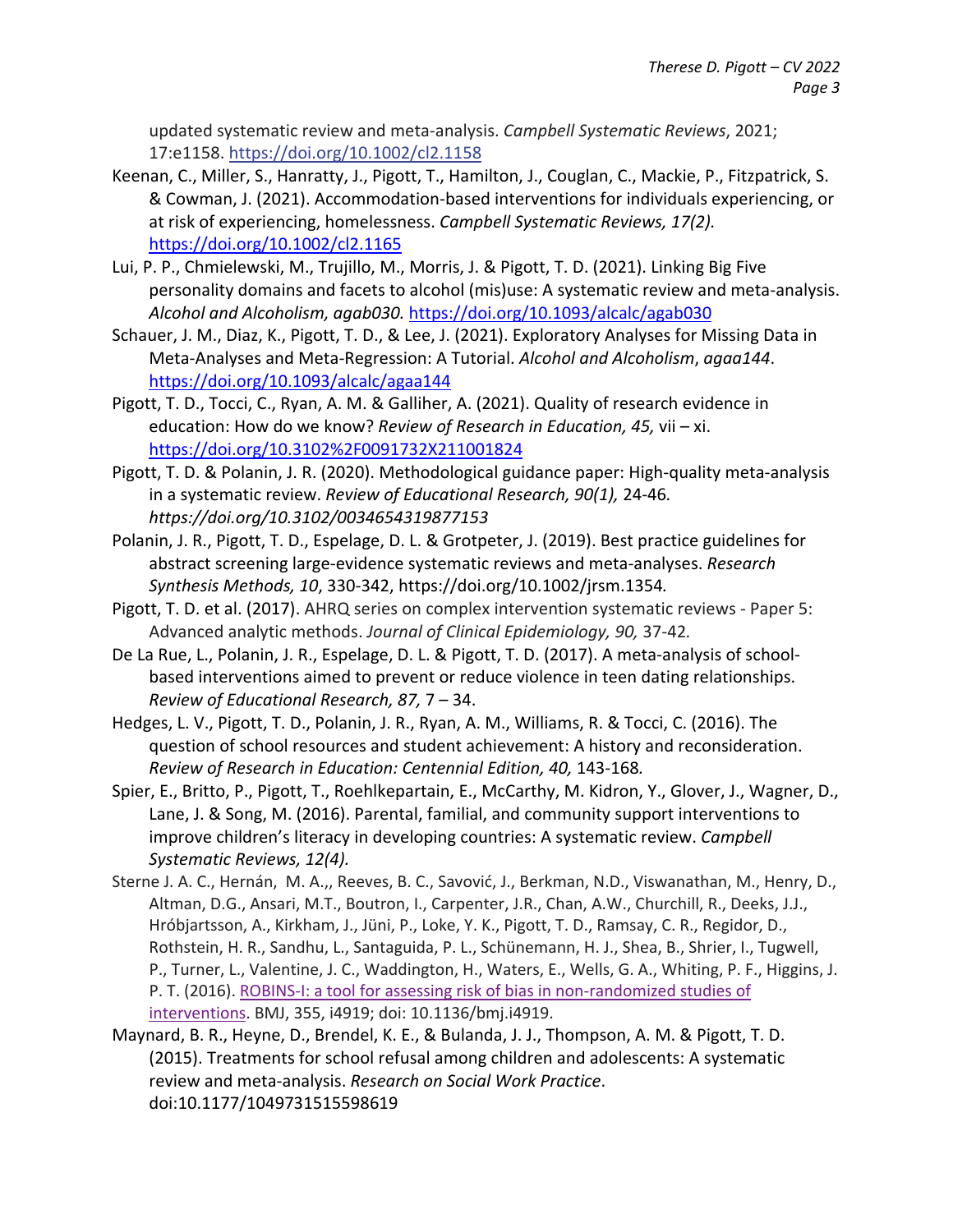- Polanin, J. & Pigott, T. (2015). The use of meta-analytic statistical significance testing. *Research Synthesis Methods, 6,* 63-73.
- Pigott, T., & Shepperd, S. (2013). Identifying, documenting, and examining heterogeneity in systematic reviews of complex interventions. *Journal of Clinical Epidemiology, 66(11),*  1244-1250.
- Pigott, T. D., Valentine, J. C., Polanin, J., Williams, R. & Canada, D. (2013). Outcome bias in education research. *Educational Researcher, 42,* 424-432*.*
- Maynard, B. R., McCrea, K. T., Pigott, T. D., & Kelly, M. S. (2013). Indicated truancy interventions for chronic truant students: A Campbell Systematic Review. *Research on Social Work Practice, 23,* 5-12.
- Polanin, J., & Pigott, T. (2013). The Campbell Collaboration's systematic review and metaanalysis online training videos. *Research on Social Work Practice, 23(2),* 229-233.
- Pigott, T. D., Williams, R., & Polanin, J. (2012). Combining individual participant and aggregated data in a meta-analysis with correlations. *Research Synthesis Methods, 3(4),* 257-268*.*
- Hong, P., Polanin, J.R., & Pigott, T.D. (2012). Validation of the employment hope scale: Measuring psychological self-sufficiency among low-income jobseekers. *Social Work Practice, 22(3),* 323-332*.*
- Polanin, J., Espelage, D., & Pigott, T. D. (2012). A meta-analysis of school-based bullying prevention programs' effects on bystander intervention behavior. *School Psychology Review, 41(1),* 47-65*.*
- Aloe, A. M., Becker, B. J., & Pigott, T. D. (2011). An alternative to *R2* for assessing linear models of effect size. *Research Synthesis Methods, 1,* 272-283.
- Valentine, J. C., Pigott, T. D., & Rothstein, H. (2010). How many studies do you need? A primer on statistical power for meta-analysis. *Journal of Educational and Behavioral Statistics, 35,*  215-247.
- Pigott, T. D. & Wu, M.-J. (2008). Methodological issues in meta-analyzing standard deviations: Comment on Bond and De Paulo (2008). *Psychological Bulletin, 134,* 498-500*.*
- Pigott, T. D., & Israel, M. S. (2005). Head Start children's transition to kindergarten: Evidence from the Early Childhood Longitudinal Study. *Journal of Early Childhood Research, 3,* 77- 104.
- Velsor-Friedrich, B. & Pigott, T. D. (2005). A practitioner-based asthma intervention program with African American inner-city school children**.** *Journal of Pediatric Health Care, 19,* 163- 71*.*
- Hedges, L. V. & Pigott, T. D. (2004). The power of statistical tests for moderators in metaanalysis. *Psychological Methods, 9,* 426-445.
- Velsor-Friedrich, B., Pigott, T. D., Srof, B., & Froman, R. (2004). The asthma belief survey: Development and testing. *Journal of Nursing Measurement, 12,* 7-19*.*
- Pigott, T. D. (2001). Review of methods for missing data. *Educational Research and Evaluation, 7*, 353-384.
- Pigott, T. D. (2001). Methods for missing data in meta-analysis*. Evaluation in the Health Professions, 24*, 277-307.
- Hedges, L. V. & Pigott, T. D. (2001). Power analysis in meta-analysis. *Psychological Methods, 6*, 203-217.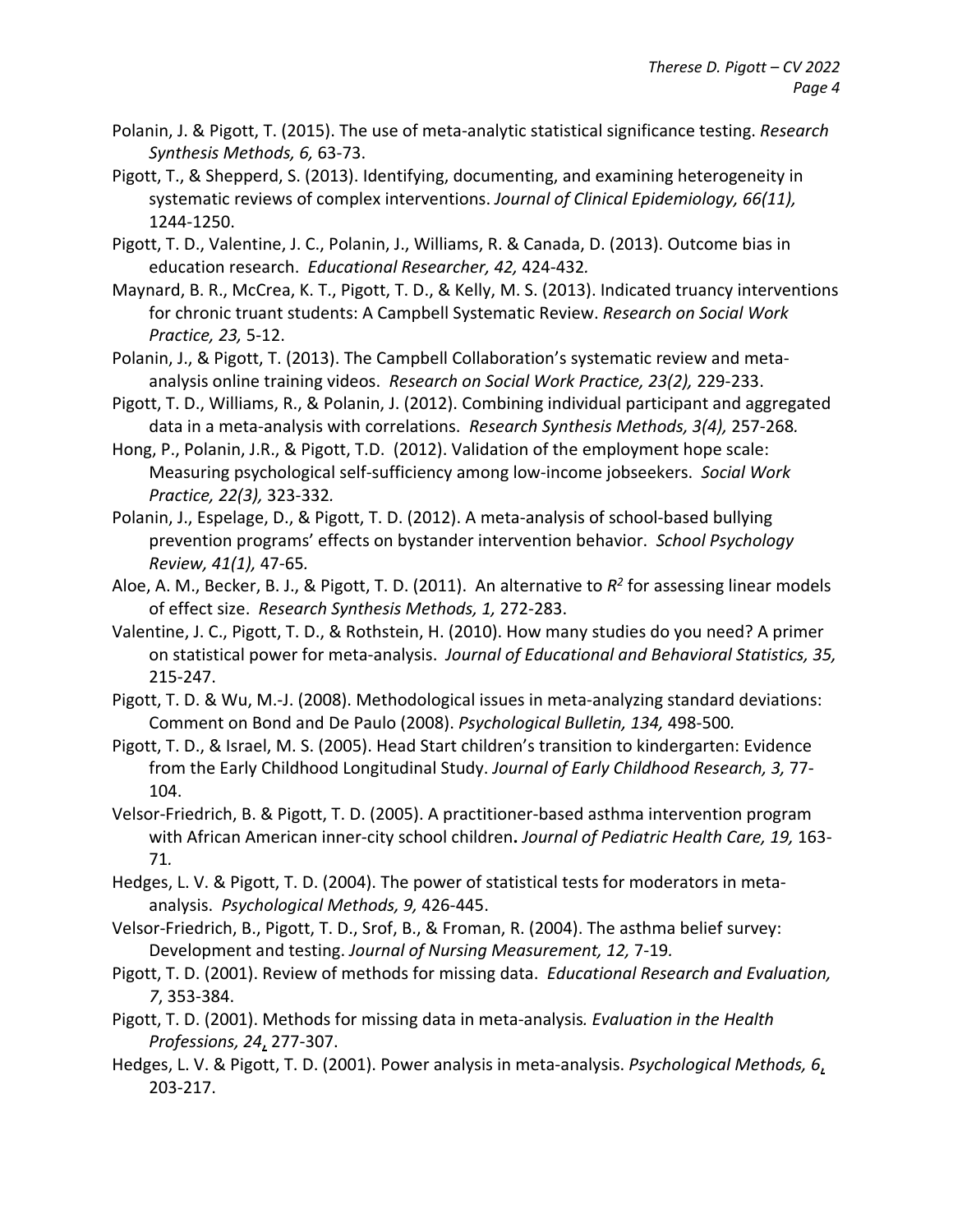Guskey, T. R. & Pigott, T. D. (1988). Research on group-based mastery learning programs: A meta-analysis. *Journal of Educational Research, 81*, 197-216.

#### **Book**

Pigott, T. D. (2012). *Advances in meta-analysis.* New York, NY: Springer-Verlag.

### **Book Chapters**

- Pigott, T. D. (2020). Power of statistical tests for subgroup analysis in meta-analysis. In N. Ting, J. C. Cappelleri, S. Ho & D.-G. Chen, *Design and Analysis of Subgroups with Biopharmaceutical Applications.* Springer.
- Pigott, T. D. (2019). Handling missing data. In H. Cooper, L. V. Hedges & J. C. Valentine (Eds.). *The Handbook for Research Synthesis and Meta-analysis (3rd ed.)*. New York: Russell Sage.
- Pigott, T. D. & Prasse, D. P. (2018). Teaching, learning and leading with schools and communities: Teacher education policy for the 21st century. In A. J. Heineke & A. M. Ryan (eds.). *Teaching, Learning, and Leading with Schools and Communities: Field-based teacher education.* New York, NY: Routledge.
- Pigott, T. D., Williams, R. T. & Valentine, J. C. (2017). Selective outcome reporting and research quality. In Matthew C. Makel and Jonathon C. Plucker (Eds.)., *Toward a more perfect psychology: Improving trust, accuracy and transparency in research.* Washington, DC: American Psychological Association.
- Williams, R. T., Polanin, J. R., & Pigott, T. D. (2017). Meta-analysis and reproducibility. In Matthew C. Makel and Jonathon C. Plucker (Eds.)., *Toward a more perfect psychology: Improving trust, accuracy and transparency in research.* Washington, DC: American Psychological Association.
- Pigott, T. D. (2017). The role of theory in quantitative data analysis. In *The British Educational Research Association/SAGE Handbook of Educational Research.* Thousand Oaks, CA: Sage Publications.
- Pigott, T. D. & Polanin, J. (2012). Educational assessment. In Schuerman, P. & Guthrie, J. (eds.). *Oxford Bibliography Online: Education.* (http://oxfordbibliographiesonline.com/)
- Pigott, T. D. & Wong, K. (2010). Using large-scale databases in reading disabilities research. In R. Allington (Ed.). *Handbook of Reading Disabilities Research.* Mahwah, NJ: Erlbaum.
- Pigott, T. D. (2009). Research synthesis and public policy. In D. N. Plank, W. E. Schmidt & G. Sykes (Eds.). *AERA Handbook on Education Policy Research.* Washington, D. C.: AERA.
- Sutton, A. J. & Pigott, T. D. (2005). Reporting bias and missing data in meta-analysis. In H. Rothstein, A. J. Sutton & M. Borenstein (Eds.). *Publication bias in meta-analysis*. London: John Wiley.
- Lowe, A., Pigott, T. D. & Edmonson, H. (2004). Meeting the needs of students. In S. D. Lenski & W. L. Black (Eds.). *Transforming teacher education through partnerships: The Illinois Professional Learners' Partnership.* Lewiston, NY: The Edwin Mellen Press.
- Pigott, T. D. & Barr, R. (1999). Studying programmatic interventions. In M. Kamil, R. Barr, D. Pearson & P. Mosenthal (Eds.). *The Handbook of Research on Reading. (3rd ed.)*. Hillsdale, NJ: Lawrence Erlbaum.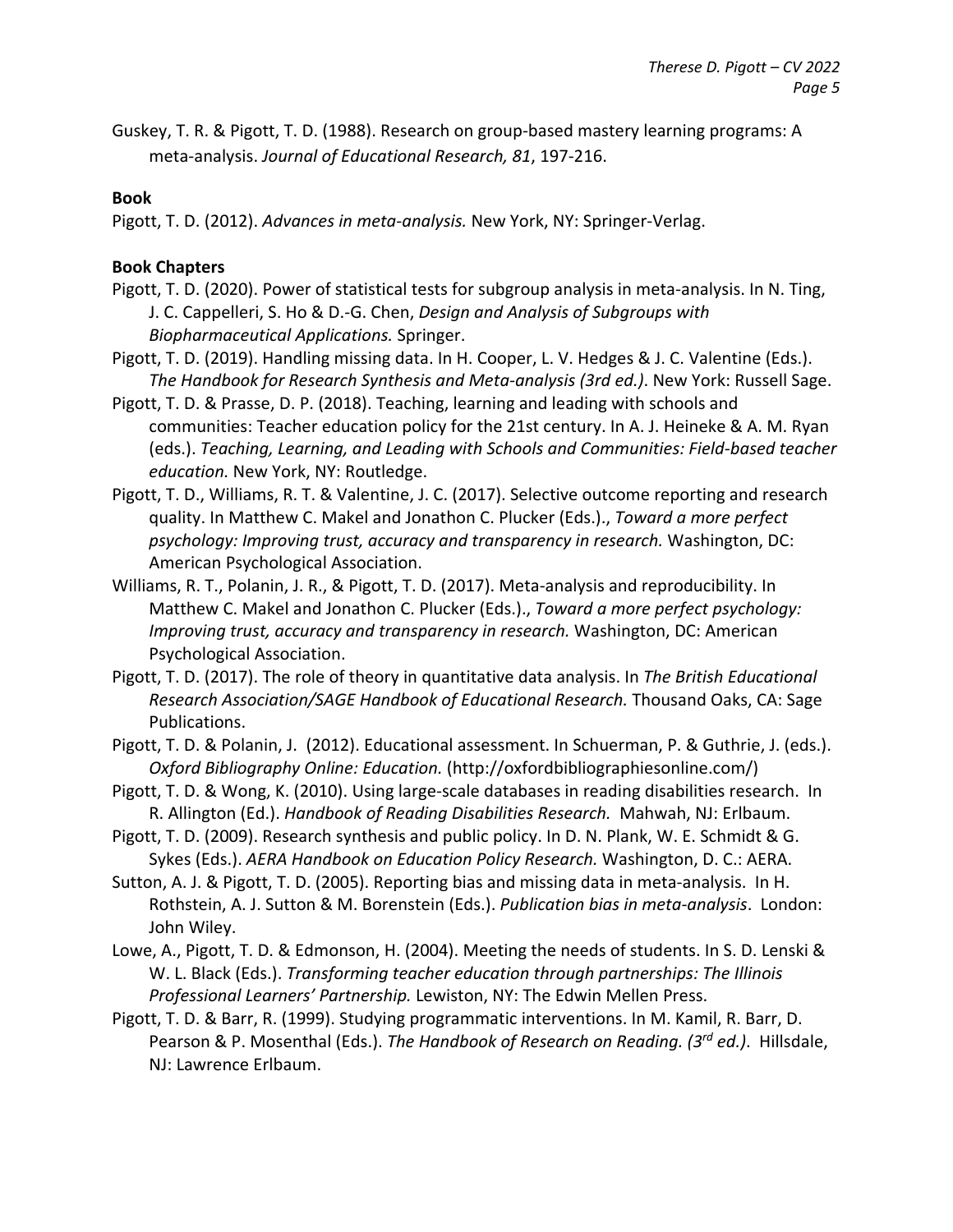- Pigott, T. D. & Muirhead, B. (1999). Proceedings from the 5<sup>th</sup> annual NHSA research track: Teacher self-expression in the pre-primary classroom as a catalyst for children's selfexpression. *NHSA Dialog, 3*, 86-94.
- Handler, M. & Pigott, T. D. (1995). Technology preparation for preservice teachers: Do they feel prepared for 21st century classrooms? In J. D. Tinsley & T. J. van Weert (Eds.), Proceedings *of the Sixth IFIP World Conference on Computers in Education* (pp. 1045-1056). New York, NY: Chapman & Hall.
- Pigott, T. D. (1994). Methods for missing data in research synthesis. In H. Cooper & L. V. Hedges (Eds.). *Handbook for Research Synthesis*. New York: Russell Sage.

#### **Book Reviews**

- Rücker, G., Schwarzer, G., & Pigott, T. D. (2021). Handbook of Meta-Analysis (Eds: C. H. Schmid, T. Stijnen, I. R. White). *Research Synthesis Methods*, *12*(2), 260–262. <https://doi.org/10.1002/jrsm.1474>
- Pigott, T. D. (2016). Review of Trivellore Raghunathan, *Missing data in practice. Journal of Biopharmaceutical Statistics,* 26(6), 1146-1147.
- Pigott, T. D. (2010). Review of three introductory texts for meta-analysis. *Research Synthesis Methods, 1,* 88-96.
- Pigott, T. D. (2006). Review of J. E. Hunter & F. L. Schmidt, *Methods of meta-analysis (2nd ed.), Evaluation and Program Planning, 29,* 236-7*.*

#### INVITED PRESENTATIONS

- Pigott, T. (2022, May). Workshop on exploring heterogeneity in meta-analysis for the Knowledge Centre for Education, University of Stavanger, Stavanger, Norway.
- Pigott, T. (2021, October). Online workshop on meta-analysis for the Knowledge Centre for Education, University of Stavanger, Stavanger, Norway.
- Pigott, T. (2021, April). Online workshop on meta-regression for the Center for International Student Assessment (ZIB), Technical University Munich, Munich, Germany.
- Pigott, T. (2021, April). Introduction to systematic review and meta-analysis. Presentation to the University of Pennsylvania IES Predoctoral Training Program fellows, affiliates and Penn community members.
- Pigott, T., Polanin, J. & Williams, R. (2021, February). Modern Meta-Analysis Research: Introduction to modern meta-analysis methods. Workshop sponsored by the AERA-ICPSR Partnership for Expanding Education Research in STEM (PEERS) Data Hub.
- Pigott, T. D. (2019, December). Using ProQuest database in systematic review and metaanalysis. Annual meeting of the Council of Graduate Schools, Nashville, TN.
- Pigott, T. D. (2019, May). Considerations for power in meta-analysis. Research Synthesis 2019 conference. Dubrovnik, Croatia.
- Pigott, T. D., Polanin, J. R., Tipton, E. & Williams, R. T. (2019, January). The Meta-Analysis Training Institute. Annual IES PI Meeting, Washington, DC.
- Pigott, T. D. & Polanin, J. R. (2018, December). Systematic review and meta-analysis. National Science Foundation. Alexandria, VA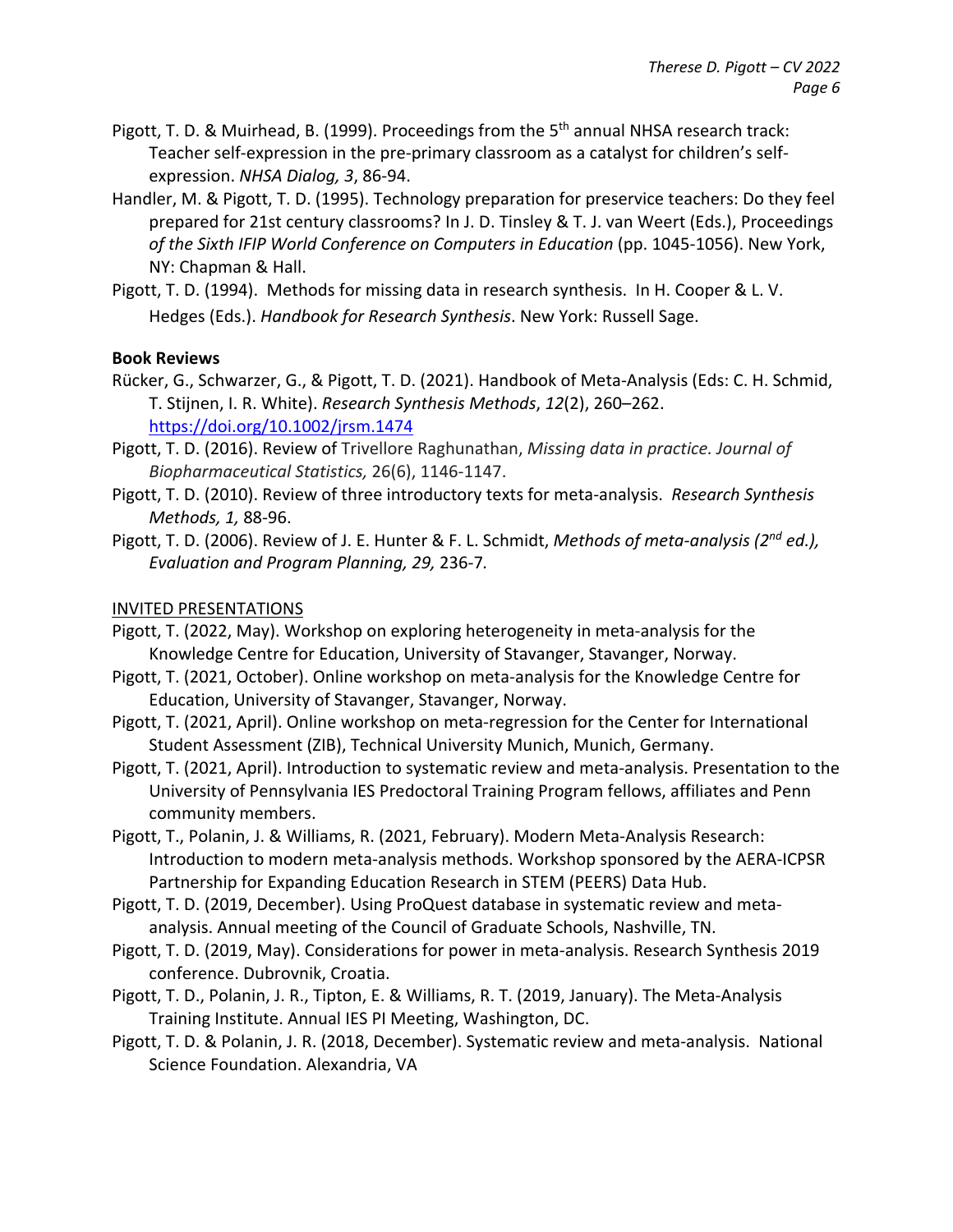- Pigott, T. D. (2018, March). Using systematic review and meta-analysis to strengthen education research. The Institute of Education Sciences 2018 Lecture/Workshop Series. Washington, DC.
- Pigott, T. D. (2017, June). Learning from the past: Systematic reviews in education. Invited talk for the launch of the Campbell UK & Ireland Centre. Queen's University Belfast, Northern Ireland, UK.
- Pigott, T. D. (2016, November). Patterns of Diploma Programme outcomes: A meta-analysis. Invited address to the 2016 Higher Education Symposium of the International Baccalaureate Organization, Tufts University, Medford, MA.
- Pigott, T. D. (2015, July). Invited talk on synthesizing evidence on system innovations in health care and public health. Evaluation London 2015, London, United Kingdom.
- Pigott, T. D. (2015, June). Invited talk on meta-regression for studying heterogeneous results of complex interventions. Special meeting of the Evidence Practice Centers for the Agency for Healthcare Research and Quality, Rockville, MD.
- Pigott, T. D. (2015, April). Invited talk on replication in educational research, Annual Meeting of the American Educational Research Association, Chicago, Illinois.
- Pigott, T. D. (2013, April). Invited talk at the United Kingdom Evaluation Society (UKES) on research synthesis.
- Pigott, T. D. (2013, February). Invited talk at the Center for Research Methods and Data Analysis, University of Kansas, on methods for meta-analysis.
- Pigott, T. D. (2007, April). Invited presenter for pre-session on *Complementary Methods in Education Research*. Annual Meeting of the American Educational Research Association, Chicago, IL.
- Pigott, T. D. (2005, August). Invited discussant at the Nordic Campbell Collaboration Center in Copenhagen, Denmark
- Pigott, T. D. (2005, February). Analysis of variance and regression models in meta-analysis. Invited talk given at the Annual Meeting of the Campbell Collaboration in Lisbon, Portugal.
- Becker, B. J. & Pigott, T. D. (2003, February). The essentials for conducting C2 systematic reviews. Invited talk given at the Third Annual Campbell Collaboration Colloquium, Stockholm, Sweden.
- Becker, B. J. & Pigott, T. D. (2002, September). What do I need to know to help others do a Campbell Collaboration review? Invited talk given at the 1<sup>st</sup> Annual Campbell Collaboration Methods Conference, Baltimore, MD.
- Rothstein, H. & Pigott, T. D. (2002, September). Given publication bias, missing data and coder unreliability, does Campbell Collaboration data really resemble population data? Invited talk given at the 1<sup>st</sup> Annual Campbell Collaboration Methods Conference, Baltimore, MD.
- Becker, B. J. & Pigott, T. D. (2001, April). Conveners and discussants for Meta-Analysis: 20 years of progress, Presidential Invited Session of the Annual Meeting of the American Educational Research Association, Seattle, Washington.
- Pigott, T. D. (1998, October). Recent controversies in research synthesis. Invited address to the Northeastern Illinois Chapter of the American Statistical Association, Skokie, Illinois.
- Barr, R. & Pigott, T. D. (1998, April). Educational research funding sources. Symposium at the Annual Meeting of the American Educational Research Association, San Diego, California.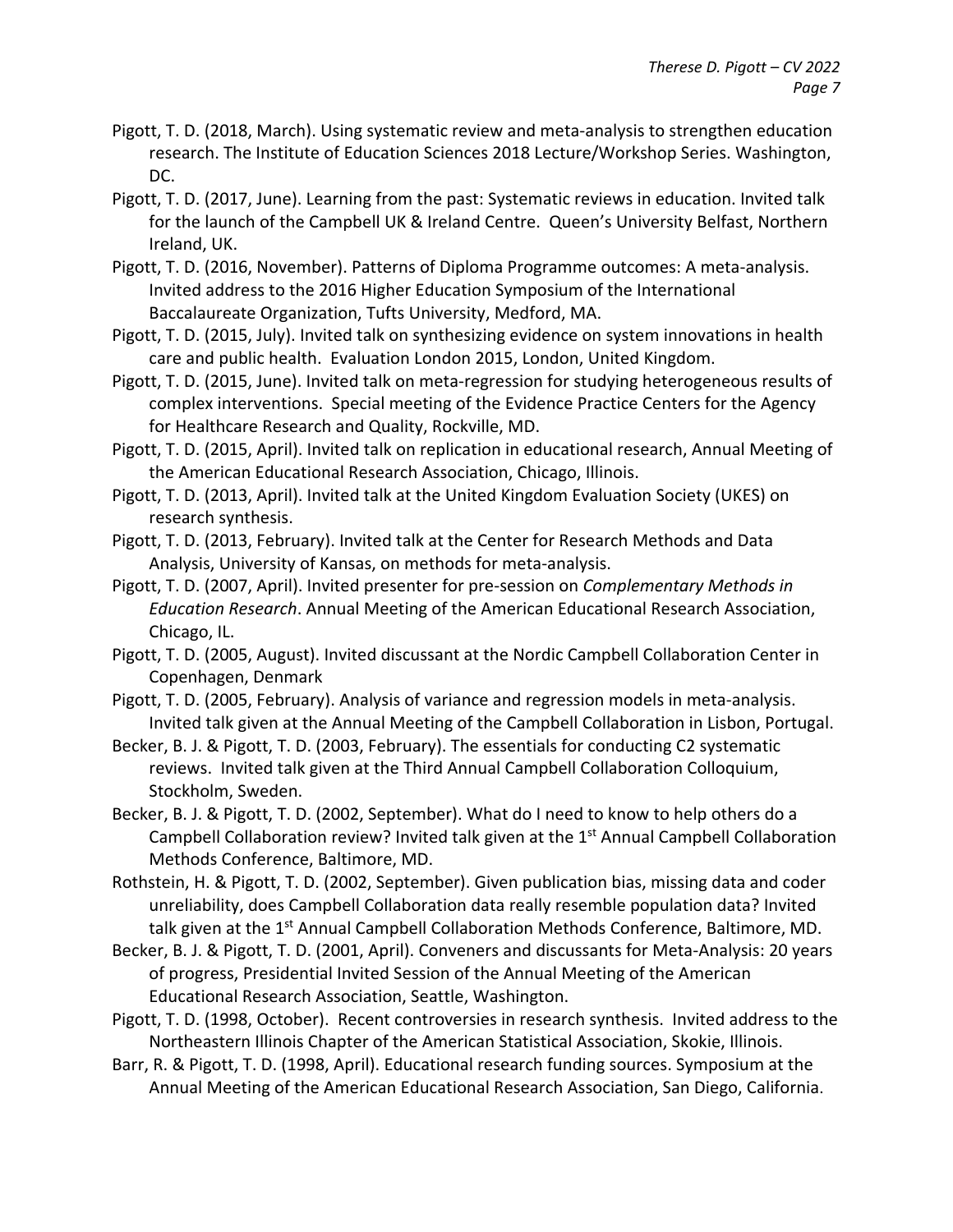#### INVITED META-ANALYSIS TRAINING

- Pigott, T. D., Williams, R., Beretvas, N., & Van Den Noortgate, W. (2022, June). Online workshop on advanced methods for meta-analysis. Annual Meeting of the American Educational Research Association.
- Dent, A., Pigott, T. D., Polanin, J. R., & Taylor, J. (2022, April). Introduction to systematic review and meta-analysis. Professional Development Workshop at the annual meeting of the American Educational Research Association, San Diego, CA.
- Pigott, T. D., Williams, R., Beretvas, N., & Van Den Noortgate, W. (2021, April). Workshop on advanced methods for meta-analysis. Annual Meeting of the American Educational Research Association.
- Dent, A., Pigott, T. D., Polanin, J. R., & Taylor, J. (2020, June). Introduction to systematic review and meta-analysis. Professional Development Workshop for the American Educational Research Association, [https://aera.elevate.commpartners.com/products/rl-4](https://aera.elevate.commpartners.com/products/rl-4-introduction-to-systematic-review-and-meta-analysis) [introduction-to-systematic-review-and-meta-analysis](https://aera.elevate.commpartners.com/products/rl-4-introduction-to-systematic-review-and-meta-analysis)
- Pigott, T. D. & Valentine, J. C. (2019, October). Introduction to meta-analysis. What Works Global Summit, Mexico City, Mexico.
- Pigott, T. D. (2019, April). Introduction to network meta-analysis. Queen's University Belfast, Northern Ireland, UK.
- Beretvas, N., Pigott, T. D., & Williams, R. (2019, April). Full-day workshop on advanced methods in meta-analysis, Annual Meeting of the American Educational Research Association, Toronto, Canada.
- Dent, A., Pigott, T. D., Polanin, J. R., & Taylor, J. (2019, April). Full-day workshop on systematic review and meta-analysis, Annual Meeting of the American Educational Research Association, Toronto, Canada.
- Pigott, T. D. (2019, March) Basic Steps and Procedures for a Campbell Systematic Review. Webcast for the Center on Knowledge Translation for Disability and Rehabilitation Research at American Institutes for Research. Available at <https://ktdrr.org/training/webcasts/webcast66/index.html>
- Pigott, T. D., Polanin, J. R., Tipton, E. (2019, March). Advanced Meta-analysis. Annual meeting of the Society for Research on Educational Effectiveness. Washington, D.C.
- Pigott, T. D. (2019, February). Overview of Systematic Review and Research Synthesis. Webcast for the Center on Knowledge Translation for Disability and Rehabilitation Research at American Institutes for Research. Available at <https://ktdrr.org/training/webcasts/webcast65/index.html>
- Pigott, T. D., Polanin, J. R. & Williams, R. (2018, April). Full-day workshop on advanced methods in meta-analysis, Annual Meeting of the American Educational Research Association, New York, NY.
- Dent, A., Pigott, T. D., Polanin, J. R., & Taylor, J. (2018, April). Full-day workshop on systematic review and meta-analysis, Annual Meeting of the American Educational Research Association, New York, NY.
- Pigott, T. D. (2017, June). Introduction to meta-analysis. Queen's University Belfast, Northern Ireland, UK.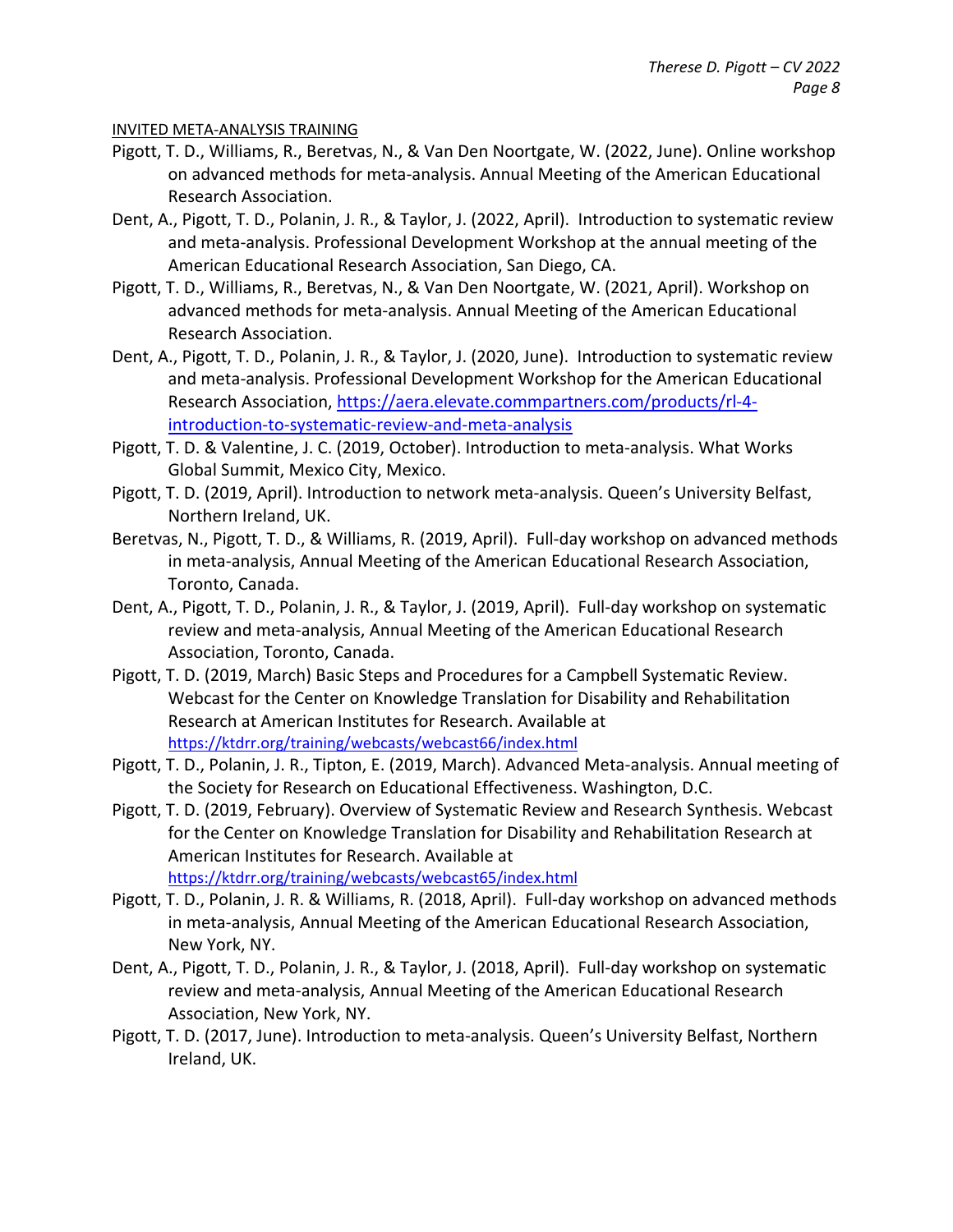- Pigott, T. D., Polanin, J. R., Williams, R. & Aloe, A. (2017, April). Full-day workshop on advanced methods in meta-analysis, Annual Meeting of the American Educational Research Association, San Antonio, TX.
- Dent, A., Pigott, T. D., Polanin, J. R., & Taylor, J. (2017, April). Full-day workshop on systematic review and meta-analysis, Annual Meeting of the American Educational Research Association, San Antonio, TX.
- Pigott, T. D., Polanin, J. R., Card, N., & Taylor, J. (2016, April). Full-day workshop on systematic review and meta-analysis, Annual Meeting of the American Educational Research Association, Washington, D.C.
- Pigott, T. D., Polanin, J. R., Williams, R. & Aloe, A. (2016, April). Full-day workshop on advanced methods in meta-analysis, Annual Meeting of the American Educational Research Association, Washington, D.C.
- Pigott, T. D., Polanin, J. R. & Williams, R. (2015, April). Full-day workshop on systematic review and meta-analysis, Annual Meeting of the American Educational Research Association, Chicago, Illinois.
- Pigott, T. D., Polanin, J. R. & Williams, R. (2014, April). Full-day workshop on systematic review and meta-analysis, Annual Meeting of the American Educational Research Association, Philadelphia, Pennsylvania.
- Pigott, T. D., Polanin, J. R. & Williams, R. (2013, April). Full-day workshop on systematic review and meta-analysis, Annual Meeting of the American Educational Research Association, San Francisco, California.
- Pigott, T. D. (2012, May). Invited workshops on advanced meta-analysis, Campbell Collaboration Colloquium, Denmark, Copenhagen.
- Pigott, T. D. (2011, August). Invited workshops on fixed and random effects models, and on effect sizes in cluster randomized trials. Campbell Collaboration Colloquium, George Mason University, Fairfax, VA
- Littell, J. & Pigott, T. D. (2011, August). Invited workshop presentations on systematic reviews. University of the Free State, Bloemfontein, South Africa and Pretoria, South Africa.
- Pigott, T. D. (2011, June). Invited workshop presentations on systematic reviews. The International Centre for Diarrhoeal Disease Research, Dhaka, Bangladesh
- Littell, J. & Pigott, T. D. (2010, August). Invited workshop presentations on systematic reviews. University of the Free State, Bloemfontein, South Africa and Cape Town, South Africa.
- Pigott, T. D. (2010, June). Invited workshop presentations on systematic reviews. Oslo, Norway and Copenhagen, Denmark
- Pigott, T. D. & Valentine, J. C. (2008, August). Invited workshop presentations on the Campbell Collaboration and systematic reviews. Leiden, Amsterdam
- Becker, B. J., Littell, J. & Pigott, T. D. (2008, November). Invited workshop presentations on the Campbell Collaboration and systematic reviews. University of Toronto, School of Social Work, Toronto, Canada.
- Pigott, T. D. (2007, November). Invited presenter for workshop on meta-analysis. National Center for Health Research, Oslo, Norway.
- Pigott, T.D. (2007, August). Invited presenter for workshop on *the art of research synthesis.* Nordic Campbell Collaboration Center in Copenhagen, Denmark.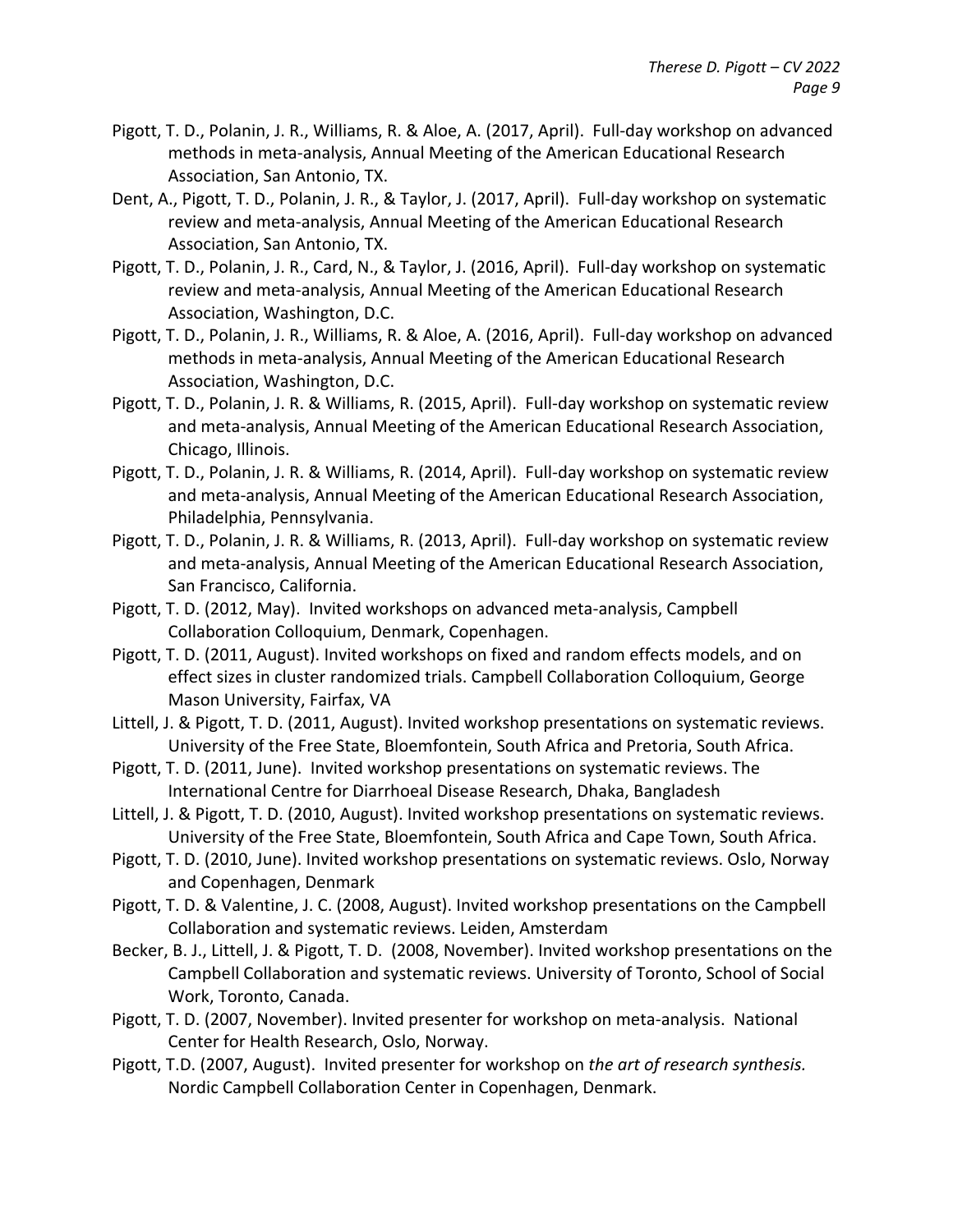Pigott, T. D. (2004, October). Invited discussant at the Nordic Campbell Collaboration Center in Copenhagen, Denmark.

### PRESENTATIONS

- Pigott, T. D., Williams, R. T., Polanin, J. R., & Wu-Bohanon, M.-J. (2012, March). Predicting student achievement with the education production function and per pupil expenditure: Synthesizing regression models from 1968-1994. Paper presented at the annual meeting of the Society for Research on Educational Effectiveness, Washington, DC.
- Pigott, T. D., Williams, R. T., & Polanin, J. R. (2011, March). Using individual participant data in meta-analysis. Paper presented at the annual meeting of the Society for Research on Educational Effectiveness, Washington, DC.
- Polanin, J. R., Pigott, T. D., Ensminger, D. C. (2011, April). An evaluation of Carnegie Foundation's "Very High Research Activity" Universities' School of Education Professors. Paper presented at the annual meeting of the American Educational Research Association, New Orleans, LA.
- Pigott, T. D., Valentine, J. C., Williams, R. T. & Polanin, J. R. (2011, July). Outcome reporting bias in education. Paper presented at the annual meeting of the Society for Research Synthesis Methodology, Ottawa, Canada.
- Pigott, T. D., Valentine, J. C., Williams, R. T., & Canada, D. (2010, March). Evaluation of biased outcome reporting in education research. Paper presented at the annual meeting of the Society for Research on Educational Effectiveness, Washington, DC.
- Williams, R. T. & Pigott, T. D. (2009, July). Using item response theory methods to evaluate quality assessment methods in meta-analysis. Paper presented at the annual meeting of the Society for Research Synthesis Methodology, Seattle, WA.
- Pigott, T. D. (2009, July). Meta-analysis of diagnostic and prognostic tests in education. Paper presented at the annual meeting of the Society for Research Synthesis Methodology, Seattle, WA
- Kallemeyn, L., Ensminger, D. & Pigott, T. (2009, November). Developing a master's degree program in collaboration with a Business School. Think tank presented at the annual meeting of the American Evaluation Association, Orlando, Florida.
- Williams, R. T. & Pigott, T. D. (2009, May). Evaluating quality assessment methods for systematic reviews. Paper presented at the Ninth Annual Campbell Colloquium, Oslo, Norway.
- Pigott, T. D. & Wu, M.-J. (2008, May). Issues in meta-analysis for results of regression. Annual Meeting of the Campbell Collaboration, Vancouver, B.C.
- Pigott, T. D. & Wu, M.-J. (2007, July). Meta-analysis methods for synthesizing results of regression. Annual Meeting of the Society for Research Synthesis, Chicago, IL.
- Pigott, T. D. (2007, April). Using retrospective power in meta-analysis. Annual Meeting of the American Educational Research Association, Chicago, IL.
- Pigott, T. D. (2006. August). What is the role of meta-analysis in public policy? First meeting of the Society of Research Synthesis Methodology, Cambridge, England.
- Pigott, T. D. (2006, April). Using power analysis in meta-analysis. Annual Meeting of the American Educational Research Association, San Francisco, CA.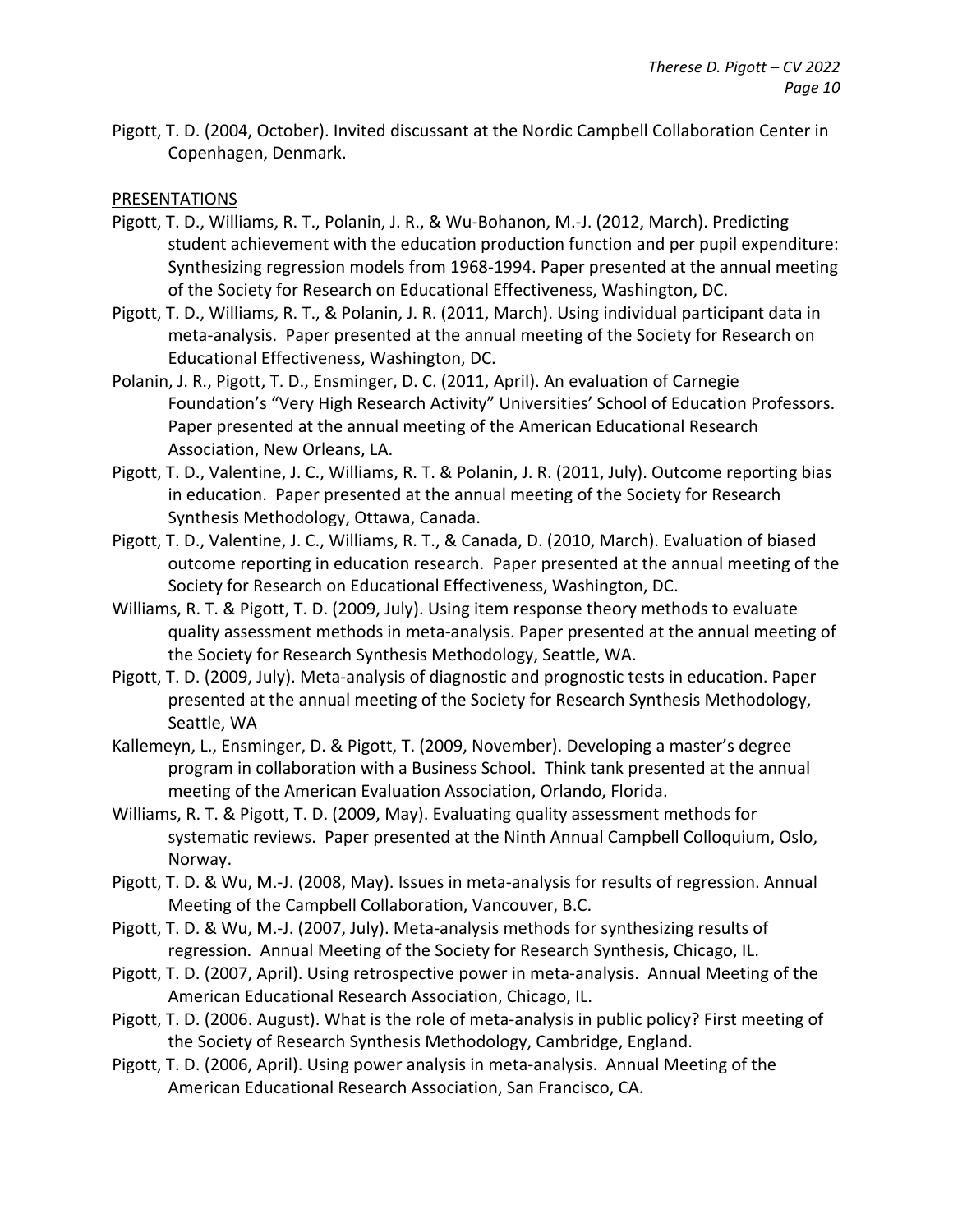- Pigott, T. D., Prasse, D. & Biwer, D. (2004, April). Comparison of four phonemic awareness curricula. Annual Meeting of the American Educational Research Association, San Diego, CA.
- Pigott, T. D. (2003, April). Framing the picture. Talk given as part of the symposium, How do you measure it if it keeps moving? Lessons from the evaluation of the Illinois Professional Learners' Partnership. Annual Meeting of the American Educational Research Association, Chicago, IL.
- DeLuca, S. A., Pigott, T. D. & Rosenbaum, J. E. (2002, April). Are dropout decisions related to peer threats, social isolation, and teacher disparagement across schools? A multilevel approach to social climate and dropout. Paper presented at the Annual Meeting of the American Educational Research Association, New Orleans, Louisiana.
- Pigott, T. D. (2002, April). Correlates of success in kindergarten. Paper presented at the Annual Meeting of the American Educational Research Association, New Orleans, Louisiana.
- Pigott, T. D. (2000, April). Power analysis for research synthesis. Paper presented at the Annual Meeting of the American Educational Research Association, New Orleans, Louisiana.
- Pigott, T. D. & Muirhead, B. (1999, April). Meaningful play, imaginative work: Self-expression in the pre-primary classroom. Paper presented at the Annual National Head Start Association Training Conference, Minneapolis, Minnesota.
- Pigott, T. D. (1998, April). The use of multiple imputation in meta-analysis. Paper presented at the Annual Meeting of the American Educational Research Association, San Diego, California.
- Pigott, T. D. (1997, March). A review of methods for missing data in multiple regression analysis. Paper presented at the Annual Meeting of the American Educational Research Association, Chicago, Illinois.
- Pigott, T. D. (1996, April). An illustration of the sensitivity of meta-analysis to missing data. Paper presented at the Annual Meeting of the American Educational Research Association, New York, NY.
- Handler, M. & Pigott, T. D. (1995, July). Technology preparation for preservice teachers: Do they feel prepared for 21st century classrooms? Paper presented at the World Conference on Computers in Education, Birmingham, U.K.
- Handler, M. & Pigott, T. D. (1995, March). Preparing new teachers: Are they ready to be 21st century technology users? Paper presented at the Florida Education and Technology Conference, Orlando, FL.
- Handler, M. & Pigott, T. D. (1994, June). Teacher educators and technology preparation: Are we doing our jobs? Paper presented at the National Educational Computing Conference, Boston, MA.
- Handler, M. & Pigott, T. D. (1994, April). Schools of education and technology preparation: Are we doing our job? Paper presented at the Annual Meeting of the American Educational Research Association, New Orleans, LA.
- Pigott, T. D. (1994, April). An application of normal maximum likelihood methods to missing data in meta-analysis. Paper presented at the Annual Meeting of the American Educational Research Association, New Orleans, LA.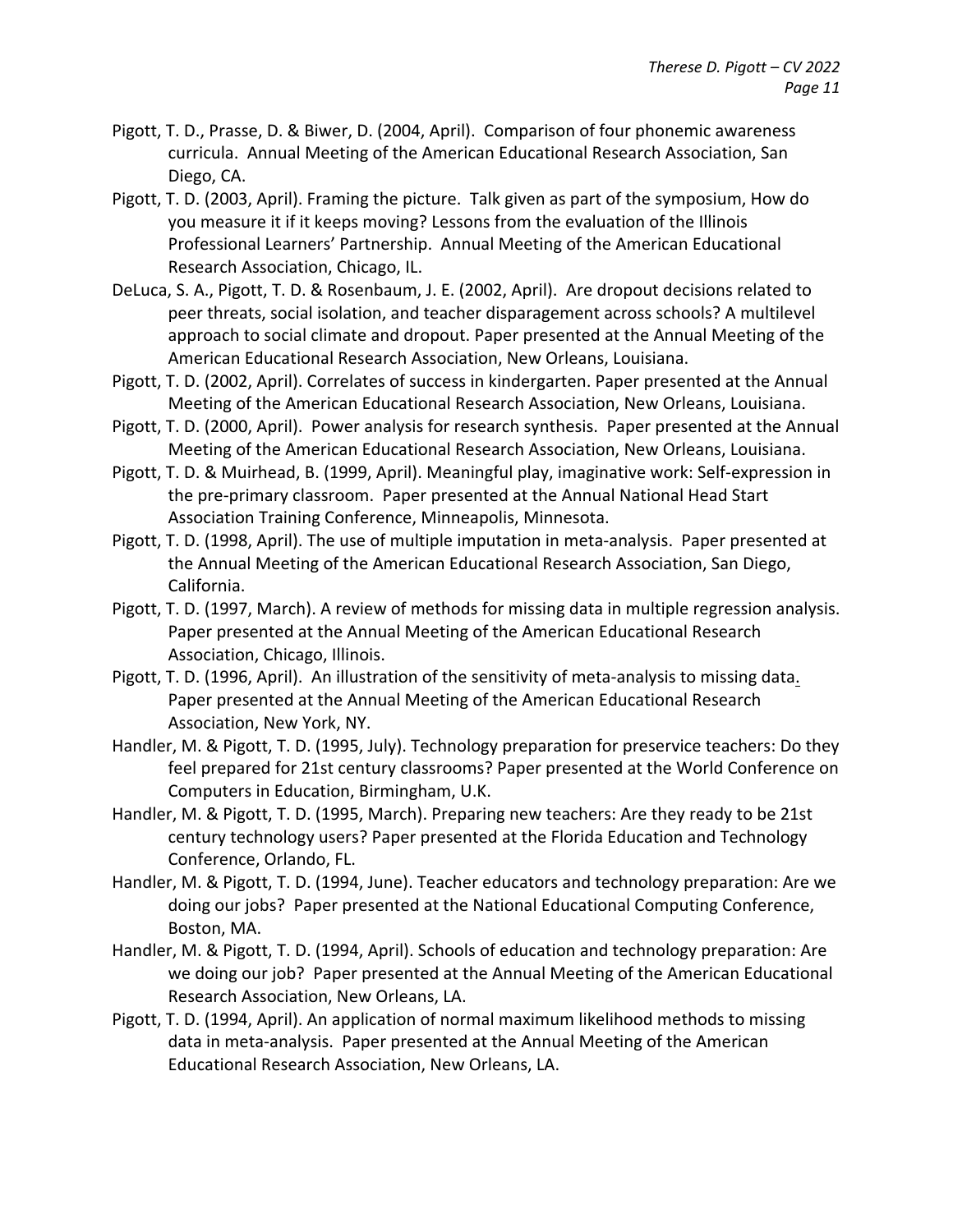- Pigott, T. D. (1994, April). Discussant, Meta-analysis of complex data. Symposium at the Annual Meeting of the American Educational Research Association, New Orleans, LA.
- Pigott, T. D. (1989, March). Missing data in meta-analysis: Continuous models of effect size. Paper presented at the Annual Meeting of the American Educational Research Association, San Francisco, CA.
- Pigott, T. D. (1986, March). An analogue to the analysis of variance for correlations. Paper presented at the Annual Meeting of the American Educational Research Association, San Francisco, CA.

PROFESSIONAL SERVICE

*Member, STAT Advisory Group for the What Works Clearinghouse* (2019 - present). *Co-Editor-in-Chief (2021 – present), Research Synthesis Methods.*

- *Co-Editor,* 2019 and 2021 volumes of *Review of Research in Education.* 2019 theme: Changing Teaching Practice in K-20 Educational Settings. 2021 theme: Quality of Research Evidence in Education: How do we know?
- *Co-Chair (2008 2014) and Editor (2008 present),* Campbell Collaboration Methods Group, Campbell Collaboration
- *Treasurer, Society for Research Synthesis Methodology* (2018 2021).
- *Chair, AERA SIG, Systematic Review and Meta-analysis* (2013-2017).
- *Secretary, AERA SIG, Systematic Review and Meta-analysis (*20182021).
- *Member, Research Advisory Board, LEAP Innovations,* Chicago, IL (2017 2020).
- *Co-Chair, Council of Chicago Area Deans of Education (CCADE)* (2016-2017).
- *Member, Board of Trustees, Cristo Rey St. Martin High School,* Waukegan, IL (2014 2019).
- *Founding Member, Women in Quantitative Methods* (2014 present),

https://www.womenquants.org/

*Editorial Board Member, Research Synthesis Methods* (2011 - 2021), *Elementary School Journal*  (2006 – present), *Psychological Bulletin* (2002 – 2008, 2010 - present), Journal of Research on Educational Effectiveness (2020 - present), Review of Educational Research (present), *Psychological Methods* (2001 – 2006, 2010 - 2012), *Journal of Educational Psychology* (1995 – 2005)

*Guest Editor, Gifted Child Quarterly* (2016, Volume 60, Issue 2)

- *Review Panel Member,* Institute of Education Sciences (2006 present)
- Member, Committee of Visitors, National Science Foundation, 2015 & 2018
- *Ad hoc reviewer,* Institute of Education Sciences (2004 2006), Agency for Healthcare Research Quality (AHRQ)
- *Review Panel Member,* National Science Foundation Panels (2002 present)
- *Review Board Member,* The Spencer Foundation Small Grants Program (2004 2005)
- *Ad hoc reviewer, Journal of Behavioral and Educational Statistics, Educational Evaluation and Policy Analysis, PLoS Medicine, Sociology in Education, The Spencer Foundation, Oxford University Press*

## PROFESSIONAL MEMBERSHIPS

American Educational Research Association American Psychological Association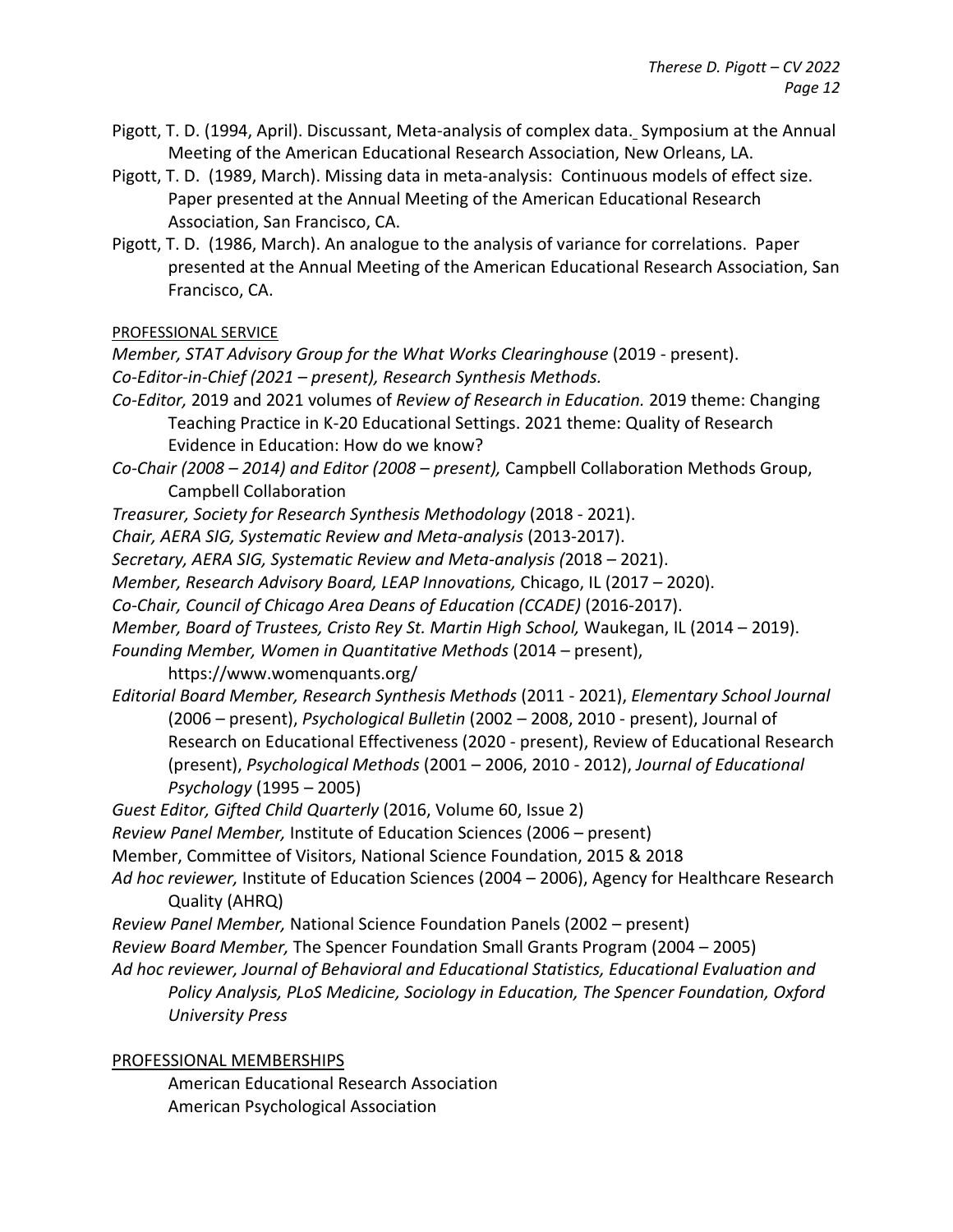American Statistical Association Campbell Collaboration Society for Research Synthesis Methodology

## UNIVERSITY TEACHING

## *Graduate Courses taught at Georgia State University*

Systematic Review and Meta-Analysis (Masters and Doctoral students in School of Public Health and College of Education and Human Development) Fundamentals of Biostatistics I (Masters students in the School of Public Health) Quantitative Methods III (Doctoral students in the College of Education and Human Development)

Advanced Statistical Topics (Masters and Doctoral students in the School of Public Health)

## *Graduate Courses taught at Loyola University Chicago*

Research Methods (Masters and Doctoral students) Advanced Educational Statistics (Doctoral level) Experimental Research Design (Doctoral level) Meta-analysis Techniques (Doctoral level) Hierarchical Linear Models (Masters and Doctoral students) Program Evaluation (Masters and Doctoral students) Multivariate Statistics (Doctoral students)

*Graduate Courses taught at National-Louis University* Introduction to Graduate Research (Masters level) Research for Teachers (Masters level) Statistical Methods in Education (Masters level) Empirical/Analytic Research I & II (Doctoral level) Paradigms of Research: Alternative Ways of Knowing (Doctoral level)

## INSTITUTIONAL SERVICE AT GEORGIA STATE UNIVERSITY

## *University Service*

Member, Evaluation Committee for Dean of the Honor's College (2020) Member, Evaluation Committee for Associate Provost of OIE (2021) Member, Research Inquiry Committee (2020)

# *College/School Service*

Member, School of Public Health Faculty Affairs Committee

Member, School of Public Health Promotion and Tenure Committee (2020, 2021) *Department Service*

Member, Department of Population Health Services Promotion and Tenure Committee (2019, 2020, 2021)

Member, Department of Health Policy & Behavioral Sciences Promotion and Tenure Committee (2021)

Member, Search Committee, Educational Policy Studies Department (2021)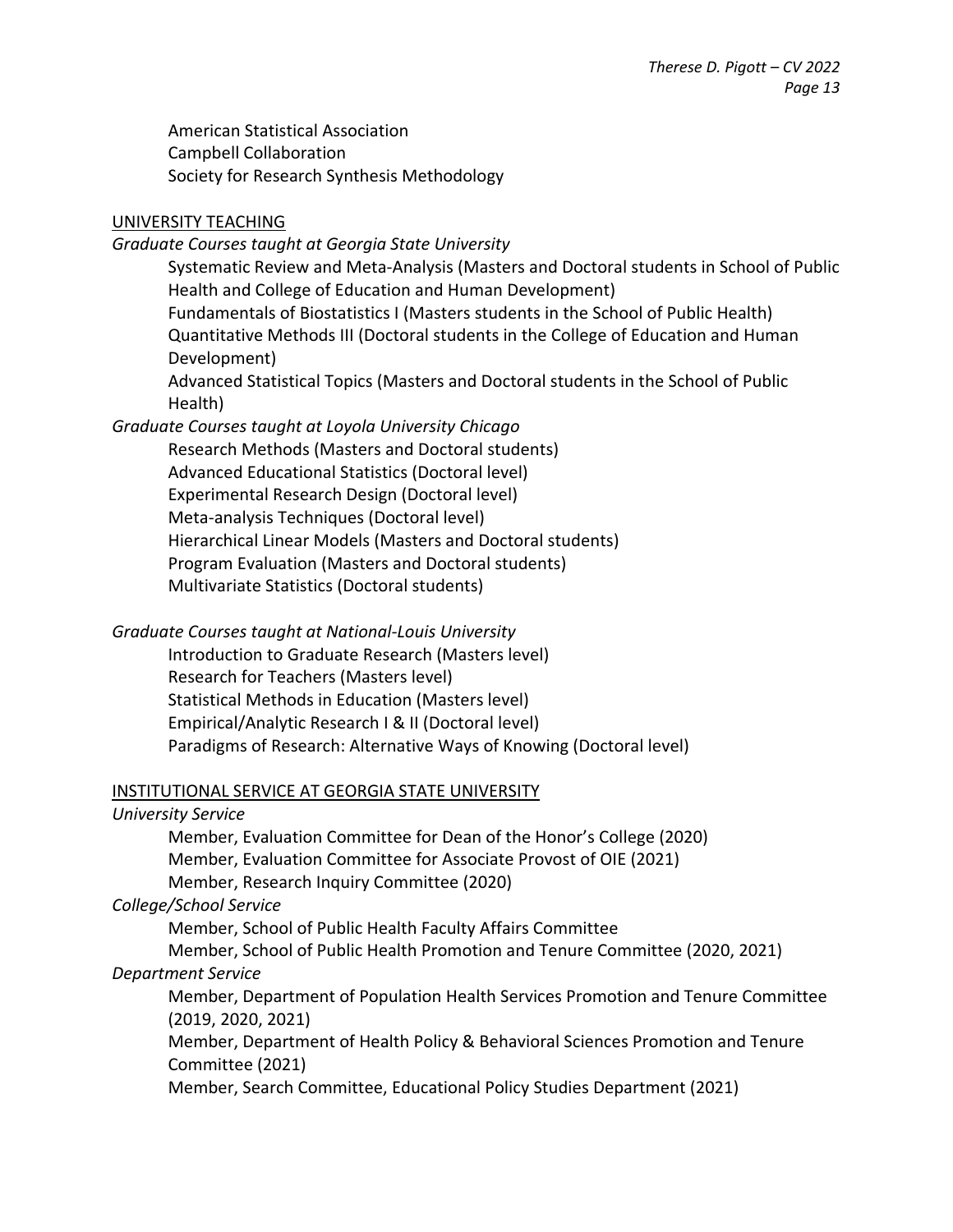Member, Search Committee, Population Health Sciences Department (2021) Chair, Educational Policy Studies Department Promotion and Tenure Committee (2021) Chair, Education Policy Studies Social Committee

#### INSTITUTIONAL SERVICE AT LOYOLA UNIVERSITY CHICAGO

#### *University Service*

*Chair, Financial Planning Working Group on Student Development and Academic Services,* 2016 – 2017 *Faculty Director of Accreditation,* 2014 - 2015 *Chair,* Faculty Appeals Committee, 2013 *Advisory member*, Board of Trustees Academic Affairs Committee, 2009 - 2012 *Member*, President's University Strategic Planning Committee, 2008-2009 *Vice-chair*, Institutional Review Board for Research with Human Subjects, Loyola University Chicago, 2006 - 2010 *Member*, President's Task Force on the University Libraries, 2004-5 *Member,* Search Committee for Dean of the School of Education, 2004-5 *Member*, Search Committee for Dean of the Graduate School, 2004-5 *Member*, Academic Grievance Hearing Committee, Graduate School, 2000 - 2002 *Member,* Committee for University-Wide Academic Computing, 1998-2000

#### *School of Education Service*

*Chair,* Academic Council, School of Education, 2006 – 2008, 2010 – 2012 *Chair,* Faculty Development Committee, School of Education, 2012-2014 *Member,* Faculty Evaluation Committee, School of Education, 2004 – 2006, 2008 – 2010, 2011 – 2013

*Member,* Philosophy of Education Search Committee, and Reading Search Committee, 2010-11

*Member,* Bilingual Education Search Committee, School of Education, 2009 - 2010 *Chair,* Research Methodology Search Committee, School of Education, 2006 - 2007 *Chair,* Research Methodology Search Committee, School of Education, 2005 - 2006 *Chair,* Literacy Search Committee, School of Education, 2004 – 2005 *Vice-chair and Member-at-Large,* School of Education Academic Council, 2004 – 2005 *Chair,* Technology Committee, School of Education, 2001 – 2003 *Member,* Academic Council, School of Education, 2000 – 2001

## INSTITUTIONAL SERVICE AT NATIONAL-LOUIS UNIVERSITY

*Member,* Academic Support Committee, National College of Education, 1995 - 6 *Member,* Doctoral Program Committee, National College of Education, 1990 – 1996 *Member,* Evaluation Committee, National College of Education, 1992 -1996 *Chair,* Graduate Admissions and Retention Council, National College of Education, 1993 – 1994

*Member,* Graduate Admissions and Retention Council, National College of Education, 1991-1994